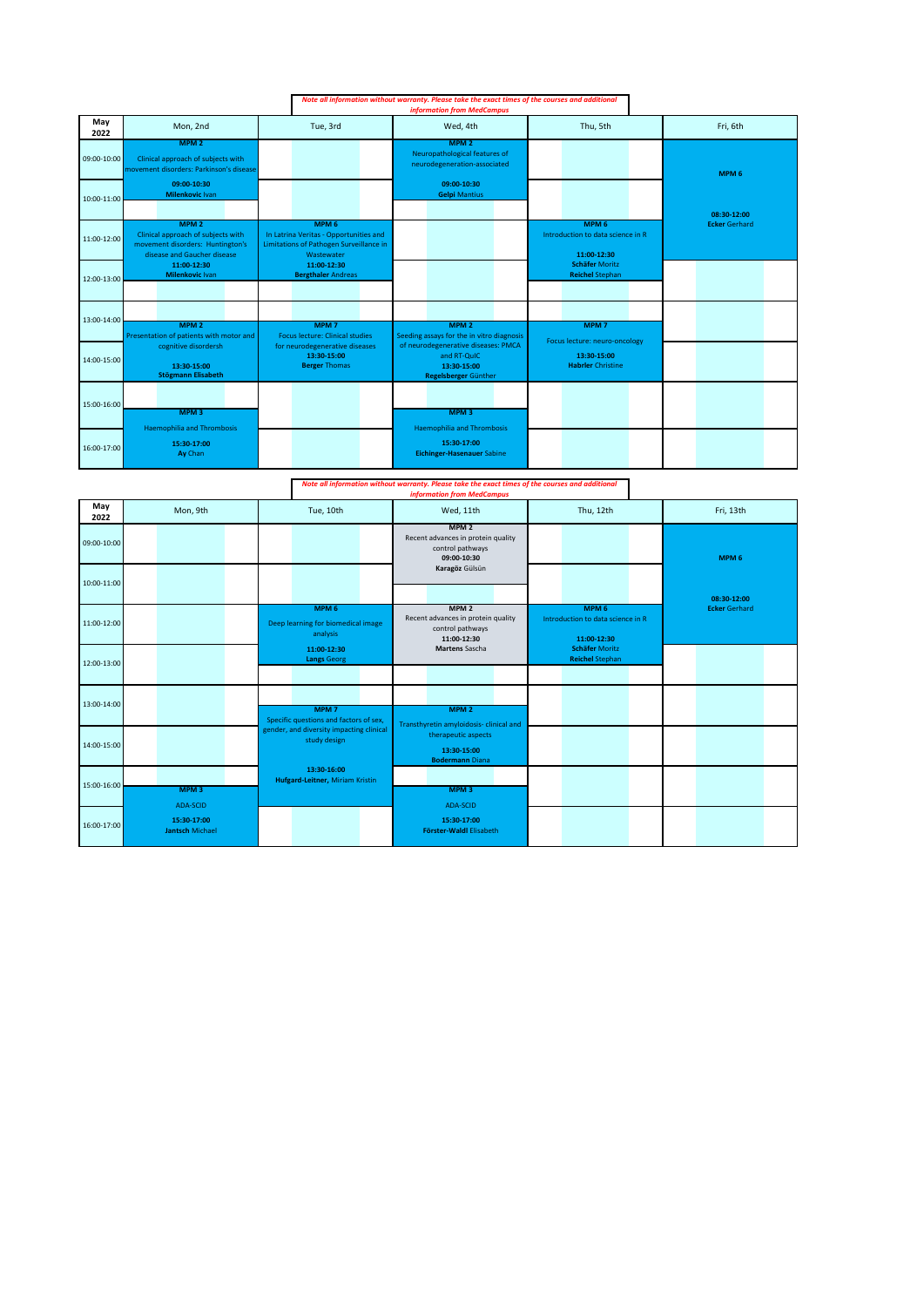|             |                                                                                                        |                                                                                                                     | Note all information without warranty. Please take the exact times of the courses and additional<br>information from MedCampus |                                                                        |                      |  |  |  |
|-------------|--------------------------------------------------------------------------------------------------------|---------------------------------------------------------------------------------------------------------------------|--------------------------------------------------------------------------------------------------------------------------------|------------------------------------------------------------------------|----------------------|--|--|--|
| May<br>2022 | Mon, 16th                                                                                              | Tue, 17th                                                                                                           | Wed, 18th                                                                                                                      | Thu, 19th                                                              | Fri, 20th            |  |  |  |
| 09:00-10:00 |                                                                                                        |                                                                                                                     | MPM <sub>2</sub><br>Drugs of the future, novel therapeutic<br>strategies for diseases of proteostasis<br>09:00-10:30           |                                                                        | MPM <sub>6</sub>     |  |  |  |
| 10:00-11:00 |                                                                                                        |                                                                                                                     | Karagöz Gülsün                                                                                                                 |                                                                        | 08:30-12:00          |  |  |  |
| 11:00-12:00 |                                                                                                        | MPM <sub>6</sub><br>Immune informatics and cancer therapy                                                           | MPM <sub>2</sub><br>Recent advances in protein quality<br>control pathways<br>11:00-12:30                                      | MPM <sub>6</sub><br>From statistics to machine learning<br>11:00-12:30 | <b>Ecker Gerhard</b> |  |  |  |
| 12:00-13:00 |                                                                                                        | 11:00-12:30<br>Trajanoski Zlatko                                                                                    | <b>Martens Sascha</b>                                                                                                          | <b>Schäfer Moritz</b><br><b>Folkman Lukas</b>                          |                      |  |  |  |
| 13:00-14:00 | MPM <sub>2</sub>                                                                                       | MPM <sub>7</sub><br>Basic lecture/Seminar: Biomarker studies                                                        | MPM <sub>2</sub>                                                                                                               |                                                                        |                      |  |  |  |
| 14:00-15:00 | Transthyretin amyloidosis-clinical and<br>therapeutic aspects<br>13:30-15:00<br><b>Bodermann Diana</b> | including molecular imaging<br>13:30-15:00<br><b>Furtner-Srayer Julia</b><br><b>Bergmeister Berghof Anna Sophie</b> | Clinical approach of subjects with cystic<br>fibrosis<br>13:30-15:00<br><b>Gruber Saskia</b>                                   |                                                                        |                      |  |  |  |
| 15:00-16:00 | MPM <sub>3</sub>                                                                                       | MPM <sub>7</sub>                                                                                                    | MPM <sub>3</sub>                                                                                                               |                                                                        |                      |  |  |  |
| 16:00-17:00 | Lipodystrophies<br>15:30-17:00<br><b>Scherer Thomas</b>                                                | Biomarker studies including molecular im<br>15:30-18:00<br><b>Bergmeister Berghoff</b><br>Furtner-Srajer Julia      | Lipodystrophies<br>15:30-17:00<br><b>Scherer Thomas</b>                                                                        |                                                                        |                      |  |  |  |

*Note all information without warranty. Please take the exact times of the courses and additional information from MedCampus*

| May<br>2022 | Mon, 23th                                                      | Tue, 24th                                                                            | Wed, 25th                           | Thu, 26th | Fri, 27th |
|-------------|----------------------------------------------------------------|--------------------------------------------------------------------------------------|-------------------------------------|-----------|-----------|
| 09:00-10:00 |                                                                |                                                                                      |                                     |           |           |
| 10:00-11:00 |                                                                |                                                                                      |                                     |           |           |
| 11:00-12:00 |                                                                | MPM <sub>6</sub><br>Computational biophysics: Methods and<br>biomedical applications |                                     |           |           |
| 12:00-13:00 |                                                                | 11:00-12:30<br>Zagrovic Bojan                                                        |                                     |           |           |
| 13:00-14:00 | MPM <sub>2</sub><br>Clinical approach of subjects with cystic  | MPM <sub>7</sub><br>Focus lecture: Theranostic concept                               | MPM <sub>3</sub><br>Atherosclerosis |           |           |
| 14:00-15:00 | fibrosis<br>13:30-15:00<br><b>Gruber Saskia</b>                | 13:30-15:00<br><b>Hacker Marcus</b>                                                  | 13:30-15:00<br>Lang Irene           |           |           |
| 15:00-16:00 | MPM <sub>3</sub><br>Autosomal dominant                         |                                                                                      |                                     |           |           |
| 16:00-17:00 | hypercholesterolemia<br>15:30-17:00<br><b>Binder Christoph</b> |                                                                                      |                                     |           |           |